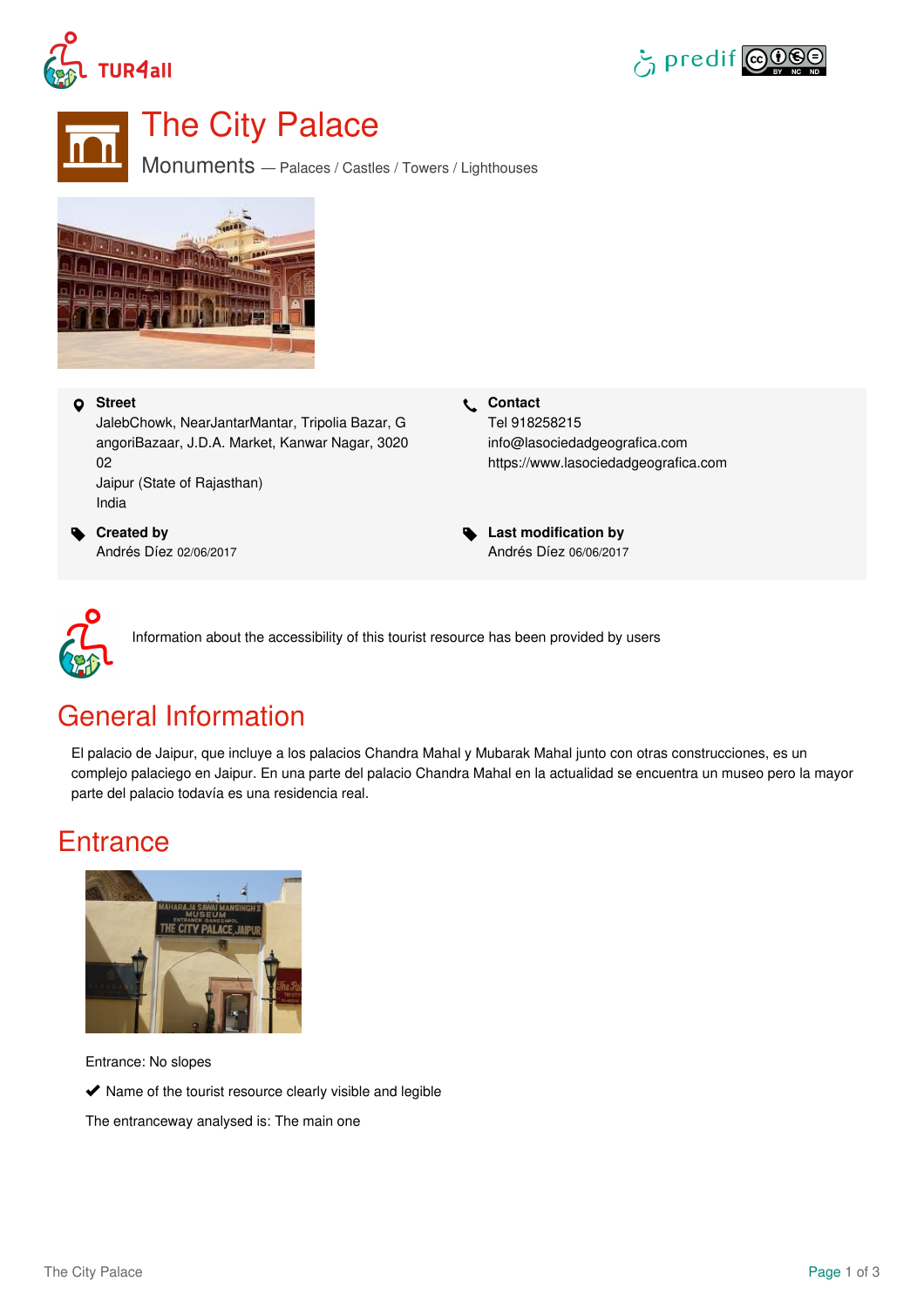



## Customer Service Area

**◆ Customer service desk** 

**Characteristics** 

 $\blacktriangleright$  Near the entrance

### Inside circulation



Wheelchair circulation: Partial

Adequate lighting: Yes

Without elements that can suppose an obstacle for a person with a visual disability

Signposting: Yes

**Characteristics** Signs: With texts in large print

# Services and amenities

Sufficient information provided about accessibility to the tourist resource : No

Adapted visits or activities for people with disabilities: No

The furnishings facilitate the approach of wheelchair users: Yes

◆ Audioguides

#### **Characteristics**

Easy to use with comprehensible content

◆ Customer service staff

#### Staff training

Personal trained in atttentionto people with disabilities : No

Personal available to support people with specific needs: No

Personal with knowledge of Sign Language: No